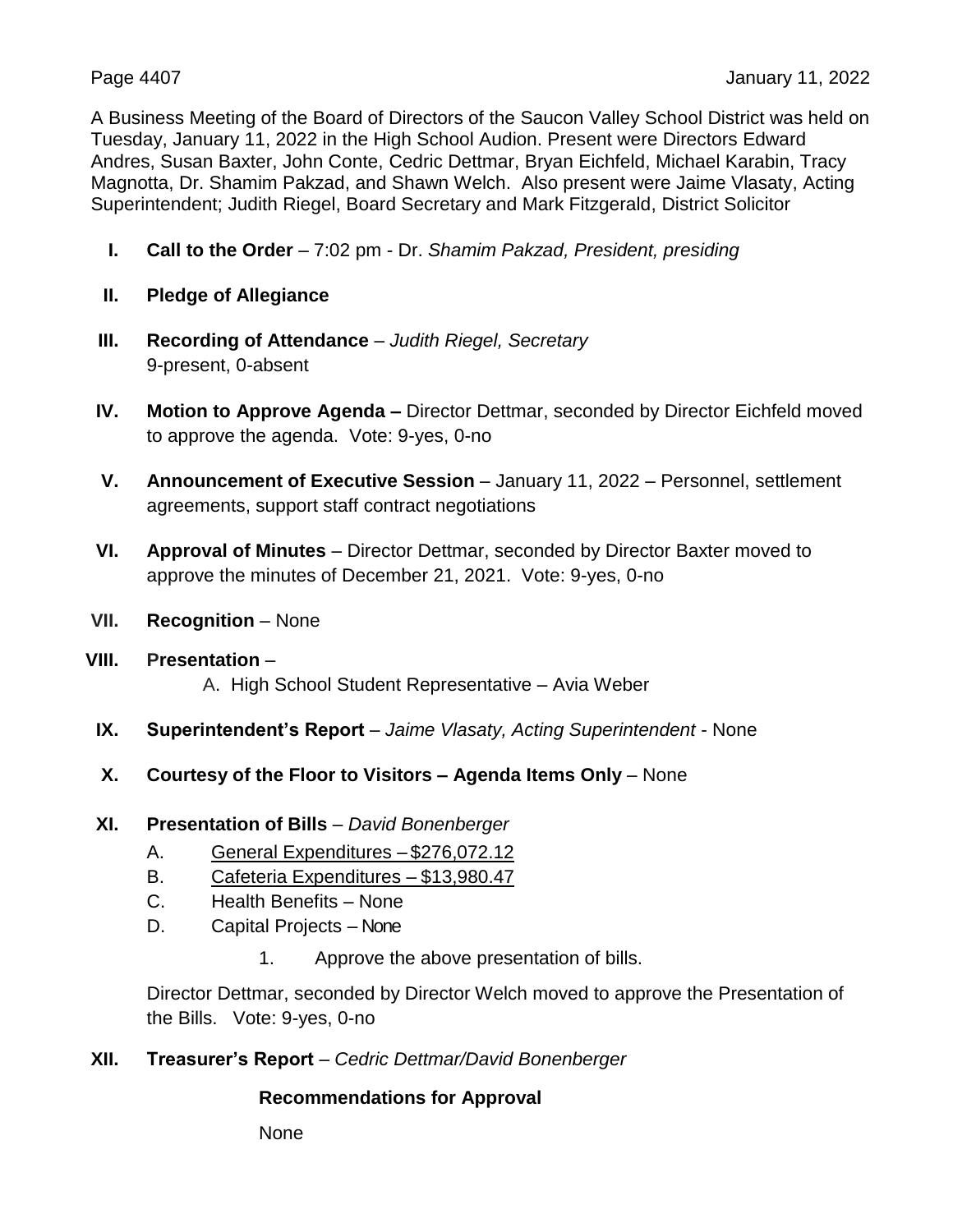# **XIII. AGENDA ITEMS**

# **A. Education**

- 1. Approve the attached agreement between Saucon Valley School District and Grand Canyon University regarding participation of Grand Canyon University students in practicum experiences or student teaching at SVSD.
- 2. Approve the following students for early graduation as of 1/18/2022: Avery Audet Katherine Meier Sundus Qureshi Kaysha Richardson Patrick Sullivan Daniel Tierney Halle Zrinski
- 3. Approve the following students for Independent Study Classes: Christian Shunk to complete a 2022 Spring Independent Study with Robert Svitilla. Credit will be awarded upon successful completion.

Emma Garrett to complete a 2022 Spring Independent Study with Jason Gordon. Credit will be awarded upon successful completion.

Director Dettmar, seconded by Director Welch moved to approve Education Items #1-3. Vote: 9-yes, 0-no

# **B. Personnel**

1. Approve the following resignations:

Melissa Reyes, part time middle school paraprofessional, her last day was January 3, 2022.

Michael Stebelski, full time bus driver, his last day was January 6, 2022

- 2. Approve the change of Theresa Andreucci's, high school Spanish teacher, retirement date to June 30, 2022.
- 3. Approve Amanda Rushinski as a Part Time Bus Driver, with benefits per the current contract effective immediately.
- 4. Approve an extension to an unpaid medical leave for Lori Ross, Family & Consumer Sciences, through January 30, 2022. Ms. Ross will return to her duties on January 31, 2022.
- 5. Approve an extension to a medical leave for Troy Pearson, Maintenance, through January 31, 2022.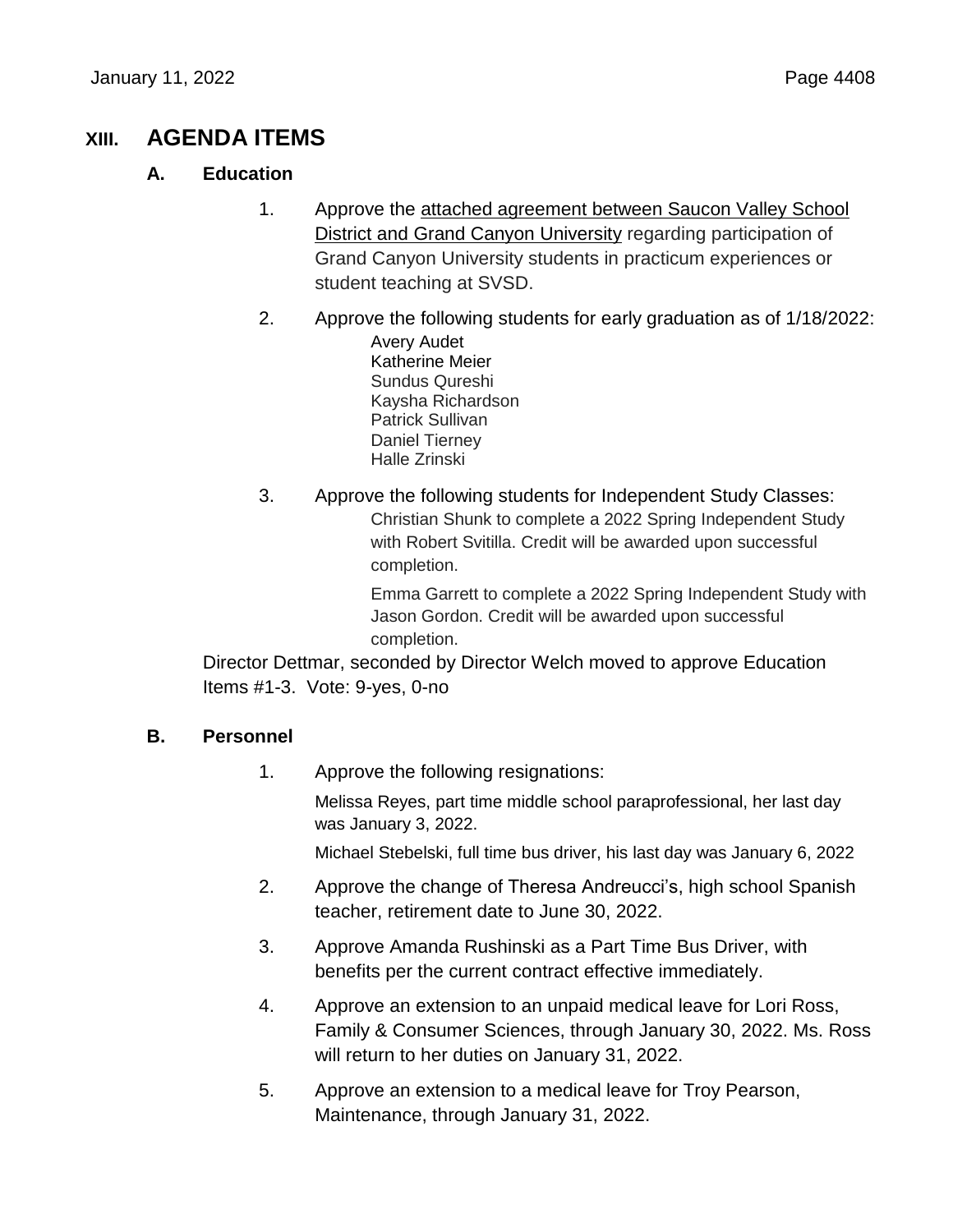- 6. Approve the Aidan Villegas as a Saucon Valley Recreational Swim Membership Lifeguard at rate of \$10/hour, no benefits, and effective upon completion of employment paperwork.
- 7. Approve the following day to day nurse substitutes to cover for Eileen Dolphin for the second semester of the 2021-2022 school year, at a daily rate of \$175.00:

Kelly Miller - January 18, 2022 to February 9, 2022 Rosemarie Wingertzahn – February 10, 2022 to the end of the 21- 22 school year.

Ms. Dolphin will be in for Maryellen Prager who will be on a sabbatical leave.

8. Approve Christina Harrison as a middle school social studies long term substitute, for the second semester of the 2021-22 school year. Base salary is \$55,425 (B, Step 2), which will be prorated for the number of days worked.

Director Karabin, seconded by Director Eichfeld moved to approve Personnel Items  $#1 - 8$ . Vote: 9-yes, 0-no

### **C. Facilities**

### **Recommendations for Approval**

None

### **D. Finance**

#### **2022-2023 Budget Timeline for the 2021-2022 School Year**

**January 27, 2022** (110 days prior to primary election) - *District Deadline* to have the 2021-22 Proposed Preliminary Budget available for public inspection; or adopt a Resolution not to raise the rate of any tax by more than its index.

**February 1, 2022** (5 days after Resolution adoption) – *District Deadline* to submit adopted Resolution and proposed tax rate increases to the Department of Education.

**February 6, 2022** (10 days prior to Preliminary Budget adoption deadline) – *District Deadline* to give public notice of intent to adopt the 2021-2022 Preliminary Budget unless a Resolution was adopted indicating that it will not raise the rate of any tax by more than its index.

**February 16, 2022** (90 days prior to primary election) – *District Deadline* to adopt the 2021-2022 Preliminary Budget unless a Resolution was adopted.

**February 21, 2022** (85 days prior to primary election) – *District Deadline* to submit the 2021-2022 Preliminary Budget containing proposed tax rate increases to the Department of Education.

**May 31, 2022** - *District Deadline* to adopt the 2021-2022 proposed final budget and upload the signed Certification of Use of PDE-2028 into the Consolidated Financial Reporting System application.

**June 10, 2022** (20 days prior to final budget adoption deadline) – *District Deadline* to make the 2021-2022 Proposed Final Budget available for public inspection on PDE-2028.

**June 20, 2022** (10 days prior to final budget adoption deadline) – *District Deadline* to offer public notice of its intent to adopt the 2021-2022 final budget.

### **Recommendations for Approval**

None